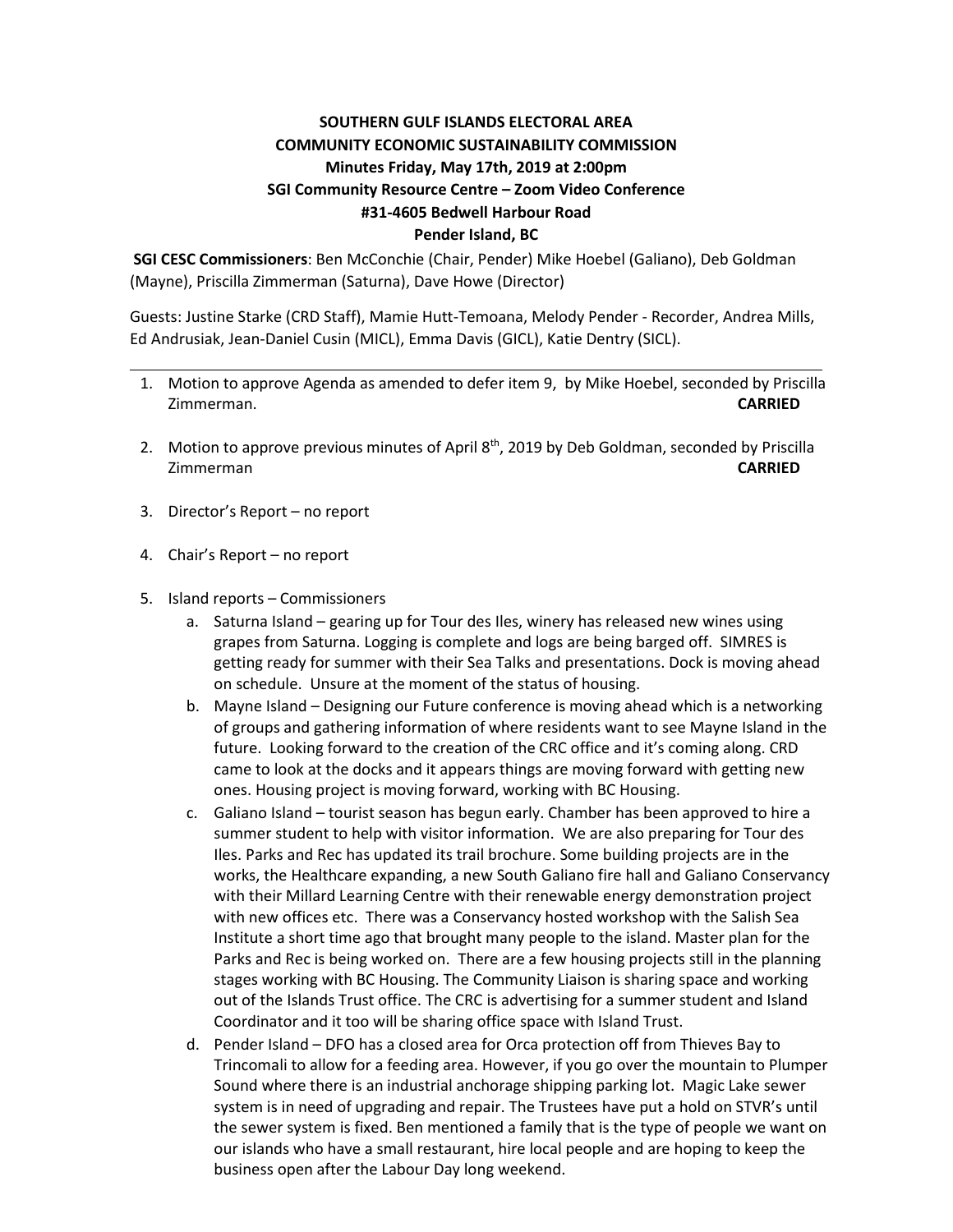6. Justine spoke briefly about the CESC Work Program as previously distributed. Resolution: The SGI CESC request staff report back to the Commission with a scope of work and proposed budget to define and consider feasibility of a Transportation Service and advance Connectivity Planning. Ben McConchie moved resolution as stated, Mike Hoebel seconded.

**CARRIED**

7. Arms-length or Independent Society – Mamie gave a brief update on her work to date. The name has been registered. The website has been drafted but not published. Mamie is currently looking into two grants the first for WED Women's Entrepreneurship Fund for \$25,000 and the RDF has announced a  $6<sup>th</sup>$  intake. Mamie suggests the Society go ahead and apply for the RDF as they would have a good chance of getting it. The next step would be a work plan, transitioning the Pender Island Chamber, preparing funding resource for businesses and partnering with the SSI CEDC and the Cowichan Valley Community Futures. CV Community Futures has already developed a lot of programs and it would be advantageous for us to partner with them. Further steps would be to work with Island Chambers to see how they would like to be involved and consider a membership in Community Economic Development Network and set up start up information.

> Ben discussed two scenarios that the CESC could evolve into to or be, one would be the Arms length society which would entail the dissolving of the CESC or keep the CESC and partner with and develop the Economic Centre Society which is able to apply for grants and funding. Mike would prefer to keep the CESC and partner with the Society, Priscilla likes both ideas but feels having the two could have more conflicts and complicated and it may be simpler to have the either or. Deb sees value in keeping both. Ben sees the CESC as an advisory group for each of the islands and able to keep Dave appraised of what is happening on our islands.

> Dave discussed his mandate to keep young families working and on the island and what it has to do with economics. Dave is not interested in raising taxes for the small communities and he wants to figure out how to utilize the money on our islands (ie residents who would like to invest in their island) and other funding resources. Could the Economic Centre Society be the answer? Dave feels that while the CRD/CESC have a lot to offer we still need another or additional option to apply for non government/CRD funds.

Justine suggested it would be beneficial for the CESC to analyse and have supporting data of their islands economic needs and indicators.

Ben reviewed the budget with the commissioners and what funds are still available. Justine noted in the minutes previously adopted there was a resolution that the CESC commissioners would be the founding members. This would be a conflict if the CESC was to give funding to the new society. That resolution needs to be rescinded.

Mike moved that the previous April  $8<sup>th</sup>$ , 2019 minutes' resolution "the SGI CCI register the Society and the founding directors will be the 4 CESC directors, the bylaws/constitution have been approved for submission" be rescinded. Ben seconded

**CARRIED**